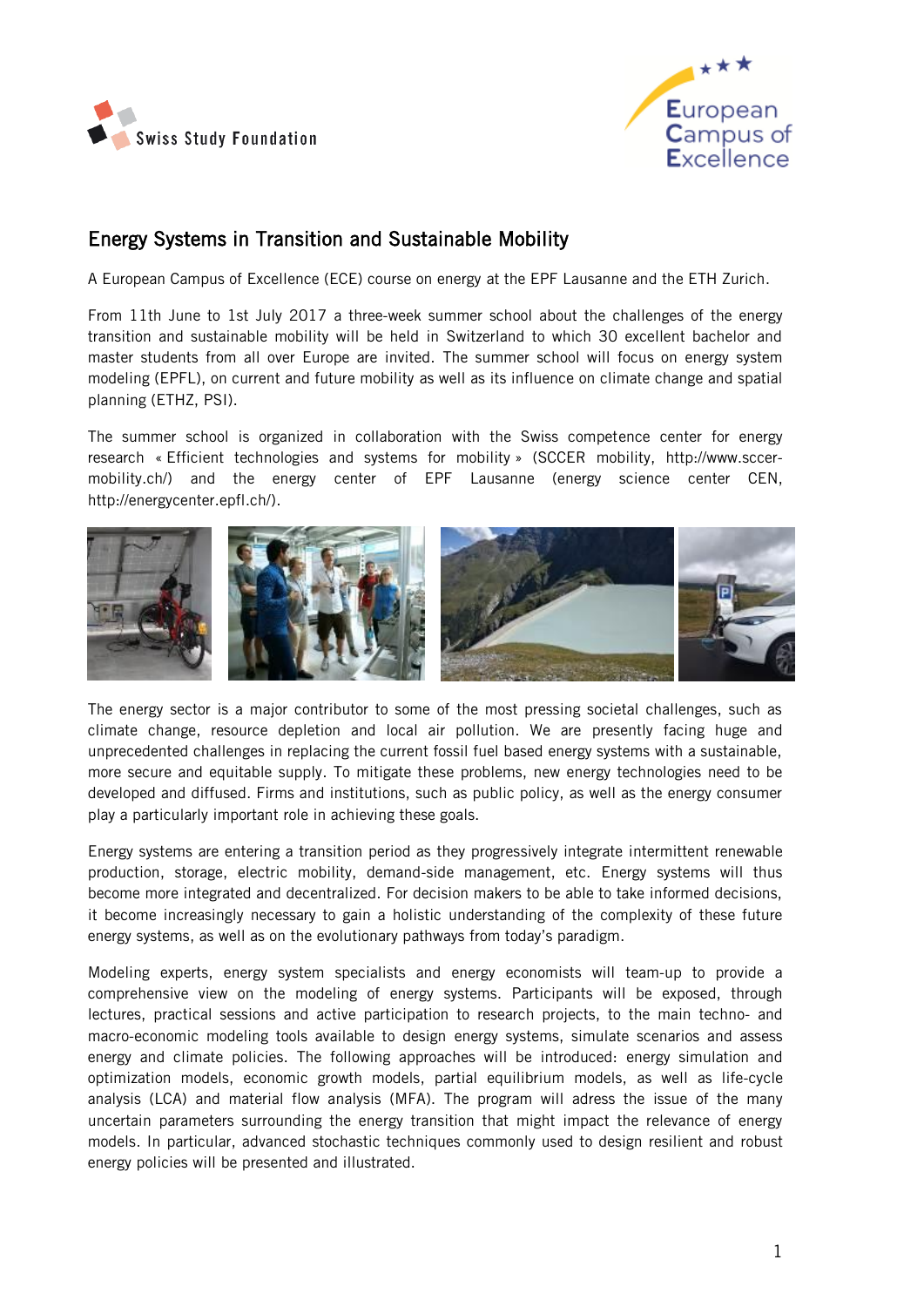Transport-related energy consumption is a high (and growing) share of the total energy consumption globally. In Switzerland it represents almost 40 % of the total final national energy consumption. The development of even more efficient drivetrain and energy conversion technologies together with a systemic perspective of the transport system is essential for the transition of the current transportation system to a more sustainable one, featuring minimal  $CO<sub>2</sub>$  output and primary energy demand as well as virtually zero-pollutant emissions. The following topics will be covered during the course: Environmental impact of personal mobility and of freight transportation as well as impact of the different transportation modes; drivetrain technologies and settlement types; interactions between transportation and other energy sectors; current drivetrain related technological developments (battery systems for e-mobility, internal combustion and hybrid engines, fuel cells and alternative fuels); trends in mobility behavior and  $CO<sub>2</sub>$  reduction options (decarbonisation) in mobility (freight and passenger transportation).

The topics will be discussed from an interdisciplinary perspective. The summer school will enable students to share knowledge and learn from each other as well as from experts in the field. It provides a unique setting for students to collaborate and to build a network across Europe. Awareness for the challenge of our future energy supply will be raised, a better understanding of the energy issues will be encouraged, and global solutions to meet the challenges will be discussed. The small number of attendees offers ideal learning conditions. In addition to the lectures and practical sessions, visits to energy facilities as well as to research institutes are planned.

# Admission criteria

The European Campus of Excellence course is open to 30 students. Participants will be selected based on academic merit.

- Demonstrate high motivation and interest in gaining further knowledge on energy issues
- Enrolled in a bachelor (second or third year) or master program in natural, engineering sciences, economic or social sciences
- Studying at a European University (Israel, Norway, Switzerland and Turkey included) or students studying outside Europe and holding an European citizenship
- Working proficiency in english

# **Costs**

Thanks to the generous funding provided by the Stiftung Mercator Schweiz, stipends for all 30 participants can be provided. They cover teaching, boarding, lodging and travelling (except a personal financial contribution of EUR 150 for the journey to Switzerland). For students who are unable to cover the personal contribution, financial support is available.